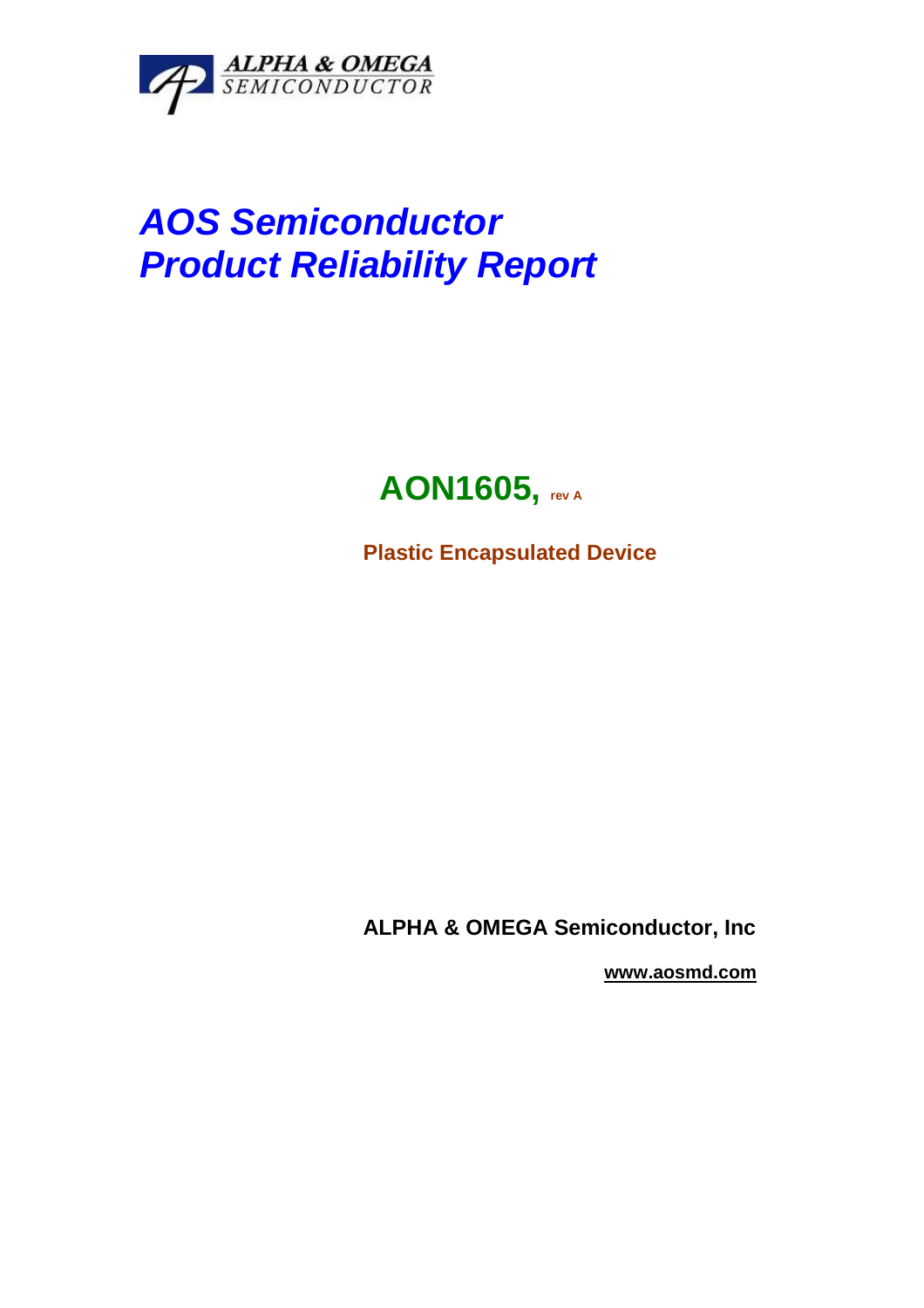

This AOS product reliability report summarizes the qualification result for AON1605. Accelerated environmental tests are performed on a specific sample size, and then followed by electrical test at end point. Review of final electrical test result confirms that AON1605 passes AOS quality and reliability requirements. The released product will be categorized by the process family and be monitored on a quarterly basis for continuously improving the product quality.

#### **Table of Contents:**

- I. Product Description
- II. Package and Die information
- III. Environmental Stress Test Summary and Result
- IV. Reliability Evaluation

#### **I. Product Description:**

The AON1605 utilize advanced trench MOSFET technology in small DFN 1.0 x 0.6 package. This device is ideal for load switch applications.

Detailed information refers to datasheet.

#### **II. Die / Package Information:**

|                                                           | <b>AON1605</b>                 |  |  |
|-----------------------------------------------------------|--------------------------------|--|--|
| <b>Process</b>                                            | Standard sub-micron            |  |  |
|                                                           | 20V P channel                  |  |  |
| Package Type                                              | DFN 1.0x0.6                    |  |  |
| <b>Lead Frame</b>                                         | Cu                             |  |  |
| Die Attach                                                | Ag epoxy                       |  |  |
| <b>Bonding</b>                                            | Au wire                        |  |  |
| <b>Mold Material</b>                                      | Epoxy resin with silica filler |  |  |
| MSL (moisture sensitive level) Level 1 based on J-STD-020 |                                |  |  |

**Note \*** based on information provided by assembler and mold compound supplier